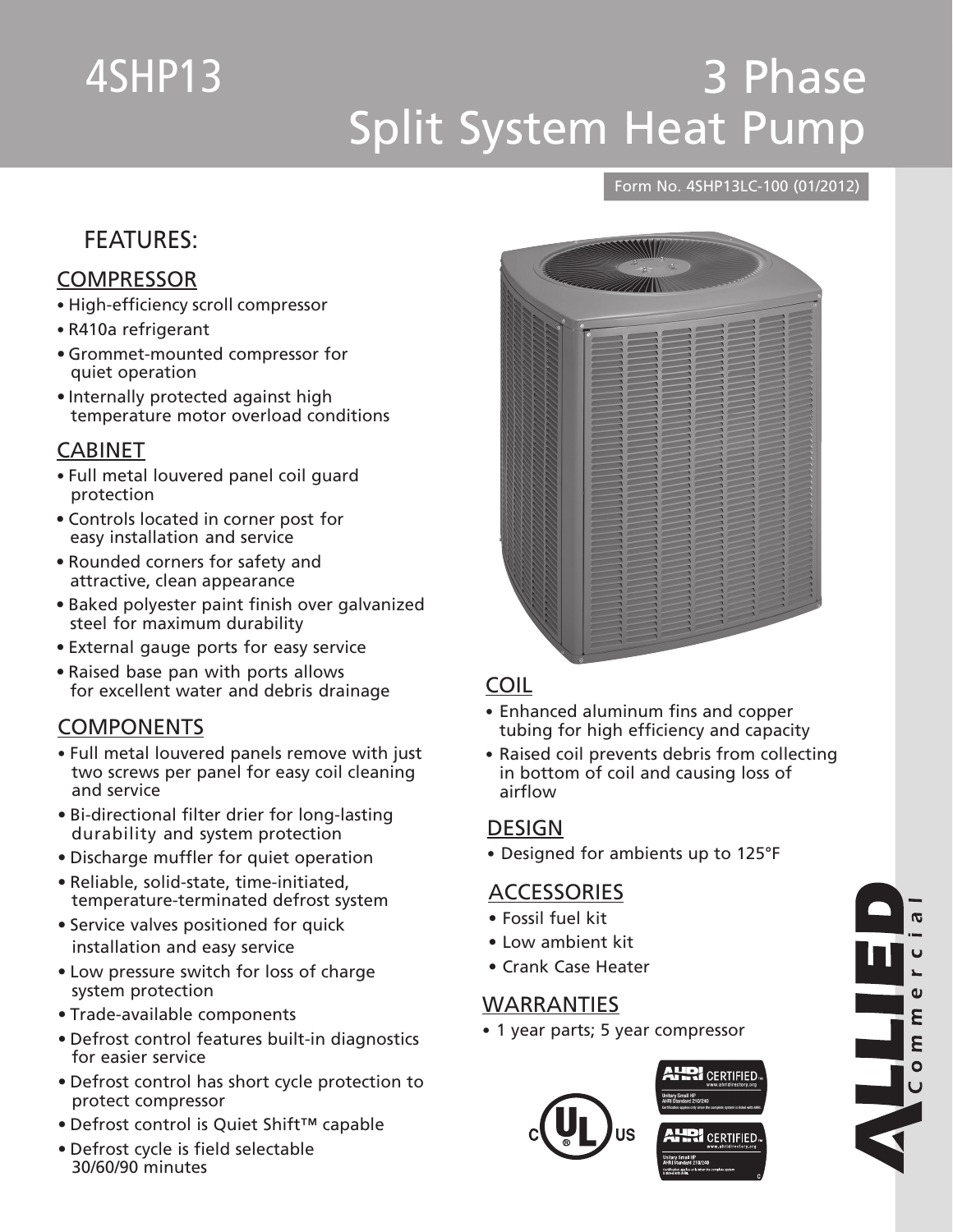### Model Number Guide



## Electrical and Physical Data

|              | Voltage/     | Voltage     | Min.            | Max.<br>Over                       |                         | Compressor                |                         | Fan Motor          |                    | Refrig.         | Weight |  |
|--------------|--------------|-------------|-----------------|------------------------------------|-------------------------|---------------------------|-------------------------|--------------------|--------------------|-----------------|--------|--|
| Model        | Phase/<br>Hz | Range       | Circuit<br>Amp. | current<br><b>Device</b><br>(amps) | Rated<br>Load<br>(amps) | Locked<br>Rotor<br>(amps) | Rated<br>Load<br>(amps) | Rated<br><b>HP</b> | Nom.<br><b>RPM</b> | Charge<br>(oz.) | (lbs.) |  |
| 4SHP13LC136T | 208-230/3/60 | 197 - 253   | 14.2            | 20                                 | 10.4                    | 73.0                      | 1.1                     | 1/5                | 1075               | 162             | 202    |  |
| 4SHP13LC148T | 208-230/3/60 | $197 - 253$ | 18.8            | 30                                 | 13.7                    | 83.1                      | 1.7                     | 1/4                | 825                | 186             | 260    |  |
| 4SHP13LC160T | 208-230/3/60 | 197 - 253   | 21.3            | 35                                 | 15.6                    | 110.0                     | 1.7                     | 1/4                | 825                | 240             | 299    |  |
| 4SHP13LC136F | 460/3/60     | $414 - 506$ | 7.8             | 15                                 | 5.8                     | 38.0                      | 0.55                    | 1/5                | 1075               | 162             | 202    |  |
| 4SHP13LC148F | 460/3/60     | 414 - 506   | 8.8             | 15                                 | 6.2                     | 41.0                      | 1.0                     | 1/4                | 825                | 186             | 260    |  |
| 4SHP13LC160F | 460/3/60     | $414 - 506$ | 10.7            | 15                                 | 7.8                     | 52.0                      | 1.0                     | 1/4                | 825                | 240             | 299    |  |

## Dimensions (in.) and Sound Ratings

| Model No.<br>(T and F Models) | A          | B          | $\subset$  | Sound<br>Ratings<br>dBA |
|-------------------------------|------------|------------|------------|-------------------------|
| 4SHP13LC136                   | $24 - 3/4$ | $26 - 3/4$ | $29 - 3/4$ | 76                      |
| 4SHP13LC148                   | $29 - 3/8$ | $31 - 1/4$ | $33 - 3/4$ | 78                      |
| 4SHP13LC160                   | $29 - 3/8$ | $31 - 1/4$ | $43 - 3/4$ | 78                      |

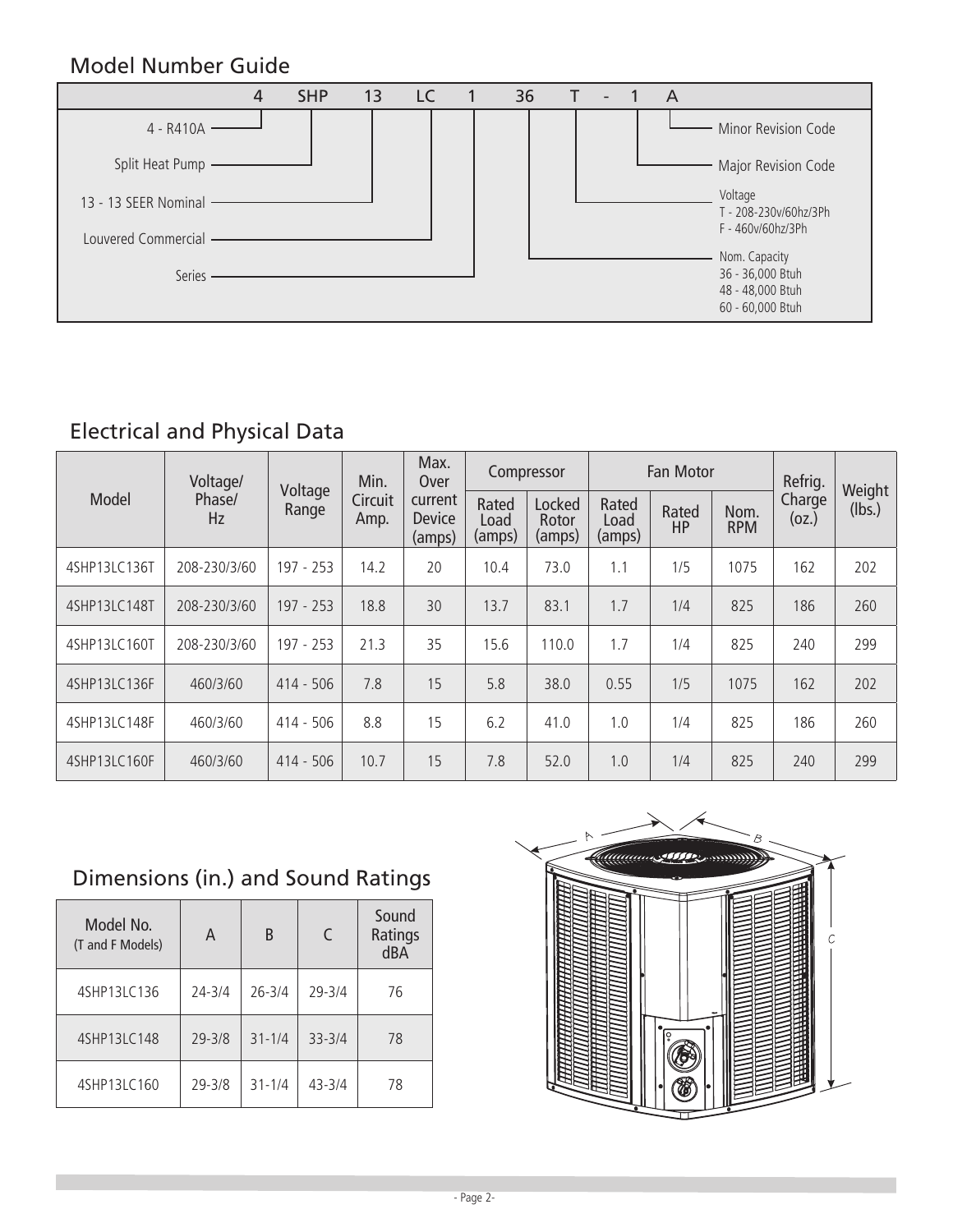Armstrong, AirEase, Ducane and Concord

|                  |                                               | <b>Indoor Model</b> |             |      | Cooling                               |                               | Heating     |             |     |             |      |            | Refrigerant<br>Connection |        |         |        | Refrig.<br>Line<br>Size |        |                     | Indoor<br>Expansion<br>Device |
|------------------|-----------------------------------------------|---------------------|-------------|------|---------------------------------------|-------------------------------|-------------|-------------|-----|-------------|------|------------|---------------------------|--------|---------|--------|-------------------------|--------|---------------------|-------------------------------|
| Outdoor<br>Model | Evaporator                                    |                     |             |      |                                       |                               |             | 47          |     | 17          |      | <b>CFM</b> | Outdoor                   |        |         | Indoor |                         |        |                     |                               |
|                  | Coil<br><b>or</b><br>Air Handler <sup>2</sup> | <b>Furnaces</b>     | <b>SEER</b> | EER  | ARI<br>Rated<br>Capacity <sup>1</sup> | Rated<br>Sensible<br>Capacity | <b>HSPF</b> | <b>Btuh</b> | COP | <b>Btuh</b> | COP  |            | Suction                   | Liquid | Suction | Liquid | Suction                 | Liquid | Piston <sup>2</sup> | <b>TXV</b>                    |
|                  | E(U,C,M,H)1P36A                               | 80G2UH070AV12       | 13.0        | 11.0 | 34,000                                | 24,500                        | 7.7         | 35,200      | 3.7 | 21,000      | 2.50 | 1,200      | 7/8                       | 3/8    | 3/4     | 3/8    | 7/8                     | 3/8    | ΝA                  | H4TXV02                       |
|                  | $E(U, C, M, H)$ 1P36B                         | 80G2UH090BV16       | 13.0        | 10.5 | 34,000                                | 24,500                        | 7.7         | 35,200      | 3.7 | 21,000      | 2.50 | 1,200      | 7/8                       | 3/8    | 3/4     | 3/8    | 7/8                     | 3/8    | ΝA                  | H4TXV02                       |
|                  | E(U,C,M,H)1P36C                               | 80G2UH110CV20       | 13.0        | 11.0 | 34,000                                | 24,500                        | 7.7         | 35,000      | 3.7 | 21,000      | 2.50 | 1,200      | 7/8                       | 3/8    | 3/4     | 3/8    | 7/8                     | 3/8    | ΝA                  | H4TXV02                       |
|                  | E(U,C,M,H)1P36A                               | A80DF1E045A12       | 14.0        | 11.0 | 35,000                                | 25,200                        | 7.7         | 33,000      | 3.7 | 18,000      | 2.50 | 1,200      | 7/8                       | 3/8    | 3/4     | 3/8    | 7/8                     | 3/8    | ΝA                  | H4TXV02                       |
|                  | E(U, C, M, H) 1P36B                           | A80DF1E070B12       | 14.0        | 11.0 | 35,000                                | 25,200                        | 7.7         | 33,000      | 3.7 | 18,000      | 2.50 | 1,200      | 7/8                       | 3/8    | 3/4     | 3/8    | 7/8                     | 3/8    | ΝA                  | H4TXV02                       |
|                  | E(U,C,M,H)1P36B                               | A80DF1E090B16       | 13.5        | 11.0 | 35,000                                | 25,200                        | 7.7         | 33,000      | 3.7 | 18,000      | 2.50 | 1,200      | 7/8                       | 3/8    | 3/4     | 3/8    | 7/8                     | 3/8    | ΝA                  | H4TXV02                       |
|                  | E(U,C,M,H)1P36C                               | A80DF1E110C20       | 14.0        | 11.0 | 35,000                                | 25,200                        | 7.7         | 33,000      | 3.7 | 18,000      | 2.50 | 1,200      | 7/8                       | 3/8    | 3/4     | 3/8    | 7/8                     | 3/8    | ΝA                  | H4TXV02                       |
|                  | E(U,C,M,H)1P36A                               | A80DF2V070A12       | 13.0        | 11.0 | 34,000                                | 24,500                        | 7.7         | 35,000      | 3.7 | 21,000      | 2.50 | 1,200      | 7/8                       | 3/8    | 3/4     | 3/8    | 7/8                     | 3/8    | ΝA                  | H4TXV02                       |
|                  | E(U,C,M,H)1P36B                               | A80DF2V090B16       | 13.0        | 11.0 | 34,000                                | 24,500                        | 7.7         | 35,000      | 3.7 | 21,000      | 2.50 | 1,200      | 7/8                       | 3/8    | 3/4     | 3/8    | 7/8                     | 3/8    | ΝA                  | H4TXV02                       |
|                  | $E(U, C, M, H)$ 1P36C                         | A80DF2V110C20       | 13.0        | 11.0 | 34,000                                | 24,500                        | 7.7         | 35,000      | 3.7 | 21,000      | 2.50 | 1,200      | 7/8                       | 3/8    | 3/4     | 3/8    | 7/8                     | 3/8    | ΝA                  | H4TXV02                       |
|                  | E(U,C,M,H)1P36B                               | A80UH1E070B12*      | 14.0        | 11.0 | 35,000                                | 25,200                        | 7.7         | 33,000      | 3.7 | 18,000      | 2.50 | 1,200      | 7/8                       | 3/8    | 3/4     | 3/8    | 7/8                     | 3/8    | ΝA                  | H4TXV02                       |
|                  | E(U, C, M, H) 1P36B                           | A80UH1E090B16*      | 14.0        | 11.0 | 35,000                                | 25,200                        | 7.7         | 33,000      | 3.7 | 18,000      | 2.50 | 1,200      | 7/8                       | 3/8    | 3/4     | 3/8    | 7/8                     | 3/8    | <b>NA</b>           | H4TXV02                       |
|                  | E(U,C,M,H)1P36C                               | A80UH1E090C20*      | 14.0        | 11.0 | 35,000                                | 25,200                        | 7.7         | 33,000      | 3.7 | 18,000      | 2.50 | 1,200      | 7/8                       | 3/8    | 3/4     | 3/8    | 7/8                     | 3/8    | ΝA                  | H4TXV02                       |
| 4SHP13LC136F     | E(U, C, M, H) 1P36C                           | A80UH1E110C20*      | 14.0        | 11.0 | 35,000                                | 25,200                        | 7.7         | 33,000      | 3.7 | 18,000      | 2.50 | 1,200      | 7/8                       | 3/8    | 3/4     | 3/8    | 7/8                     | 3/8    | ΝA                  | H4TXV02                       |
|                  | E(U,C,M,H)1P36A                               | A80UH2V070A12       | 13.0        | 11.0 | 34,000                                | 24,500                        | 7.7         | 35,200      | 3.7 | 21,000      | 2.50 | 1,200      | 7/8                       | 3/8    | 3/4     | 3/8    | 7/8                     | 3/8    | ΝA                  | H4TXV02                       |
|                  | $E(U, C, M, H)$ 1P36B                         | A80UH2V090B12       | 13.0        | 11.0 | 34,000                                | 24,500                        | 7.7         | 35,200      | 3.7 | 21,000      | 2.50 | 1,200      | 7/8                       | 3/8    | 3/4     | 3/8    | 7/8                     | 3/8    | NА                  | H4TXV02                       |
|                  | E(U,C,M,H)1P36B                               | A80UH2V090B16       | 13.0        | 10.5 | 34,000                                | 24,500                        | 7.7         | 35,200      | 3.7 | 21,000      | 2.50 | 1,200      | 7/8                       | 3/8    | 3/4     | 3/8    | 7/8                     | 3/8    | ΝA                  | H4TXV02                       |
|                  | E(U,C,M,H)1P36C                               | A80UH2V090C20       | 13.0        | 11.0 | 34,000                                | 24,500                        | 7.7         | 35,000      | 3.7 | 21,000      | 2.50 | 1,200      | 7/8                       | 3/8    | 3/4     | 3/8    | 7/8                     | 3/8    | ΝA                  | H4TXV02                       |
|                  | E(U,C,M,H)1P36C                               | A80UH2V110C20       | 13.0        | 11.0 | 34,000                                | 24,500                        | 7.7         | 35,000      | 3.7 | 21,000      | 2.50 | 1,200      | 7/8                       | 3/8    | 3/4     | 3/8    | 7/8                     | 3/8    | NA.                 | H4TXV02                       |
|                  | E(U, C, M, H) 1P36B                           | A95DF1E070B16S      | 13.5        | 11.0 | 35,000                                | 25,200                        | 7.7         | 33,000      | 3.7 | 18,000      | 2.50 | 1,200      | 7/8                       | 3/8    | 3/4     | 3/8    | 7/8                     | 3/8    | ΝA                  | H4TXV02                       |
|                  | E(U,C,M,H)1P36C                               | A95DF1E090C16S      | 14.0        | 11.0 | 35,000                                | 25,200                        | 7.7         | 33,000      | 3.7 | 18,000      | 2.50 | 1,200      | 7/8                       | 3/8    | 3/4     | 3/8    | 7/8                     | 3/8    | ΝA                  | H4TXV02                       |
|                  | $E(U, C, M, H)$ 1P36C                         | A95DF1E110C20S      | 13.5        | 11.0 | 35,000                                | 25,200                        | 7.7         | 33,000      | 3.7 | 18,000      | 2.50 | 1,200      | 7/8                       | 3/8    | 3/4     | 3/8    | 7/8                     | 3/8    | ΝA                  | H4TXV02                       |
|                  | E(U,C,M,H)1P36B                               | A95DF2V045B12S      | 13.5        | 11.0 | 35,000                                | 25,200                        | 7.7         | 33,000      | 3.7 | 18,000      | 2.50 | 1,200      | 7/8                       | 3/8    | 3/4     | 3/8    | 7/8                     | 3/8    | ΝA                  | H4TXV02                       |
|                  | E(U,C,M,H)1P36B                               | A95DF2V070B16S      | 13.5        | 11.0 | 35,000                                | 25,200                        | 7.7         | 33,000      | 3.7 | 18,000      | 2.50 | 1,200      | 7/8                       | 3/8    | 3/4     | 3/8    | 7/8                     | 3/8    | ΝA                  | H4TXV02                       |
|                  | $E(U, C, M, H)$ 1P36C                         | A95DF2V090C20S      | 14.0        | 11.0 | 35,000                                | 25,200                        | 7.7         | 33,000      | 3.7 | 18,000      | 2.50 | 1,200      | 7/8                       | 3/8    | 3/4     | 3/8    | 7/8                     | 3/8    | ΝA                  | H4TXV02                       |
|                  | E(U, C, M, H) 1P36C                           | A95DF2V110C20S      | 14.0        | 11.0 | 35,000                                | 25,200                        | 7.7         | 33,000      | 3.7 | 18,000      | 2.50 | 1,200      | 7/8                       | 3/8    | 3/4     | 3/8    | 7/8                     | 3/8    | ΝA                  | H4TXV02                       |

Note:<br>' Certified in accordance with Unitary Air Conditioner Certification Program, which is based on AHRI Standard 210/240<br>2 Required to achieve AHRI rating . If NA (Not Anglicable) is in the piston column, then TXV is re

<sup>2</sup> Required to achieve AHRI rating. If NA (Not Applicable) is in the piston column, then TXV is required.<br><sup>3</sup> A blower time delay relay is required to achieve AHRI rating. This feature is standard on all Allied Air F

A blower time delay relay is required to achieve AHRI rating. This feature is standard on all Allied Air Enterprises furnace and AH products.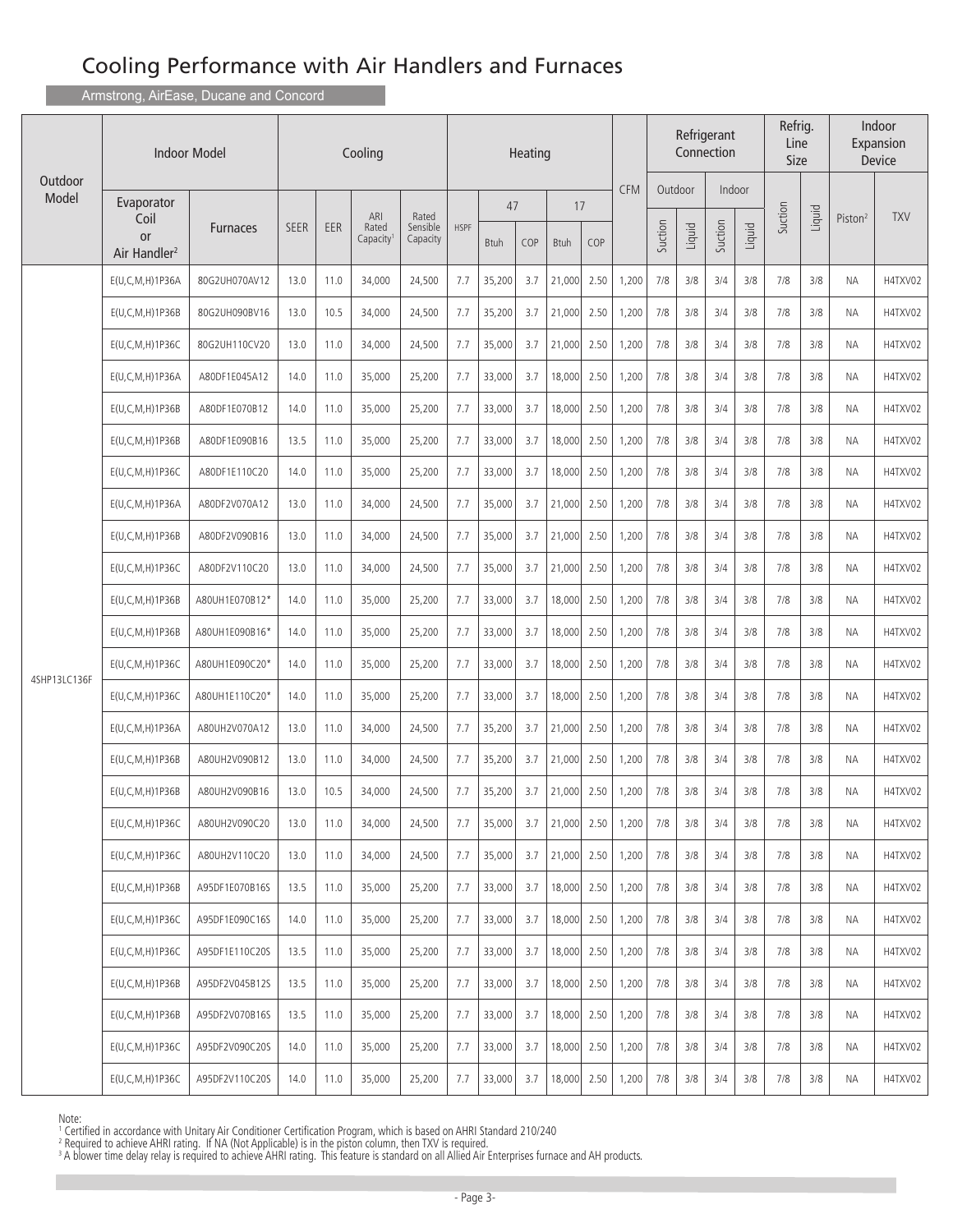Armstrong, AirEase, Ducane and Concord

|                  |                                        | <b>Indoor Model</b> | Cooling     |      |                                       |                               | Heating     |             |     |             |      | Refrigerant<br>Connection |         |         |         |        | Refrig.<br>Line<br>Size |        |                     | Indoor<br>Expansion<br>Device |
|------------------|----------------------------------------|---------------------|-------------|------|---------------------------------------|-------------------------------|-------------|-------------|-----|-------------|------|---------------------------|---------|---------|---------|--------|-------------------------|--------|---------------------|-------------------------------|
| Outdoor<br>Model | Evaporator                             |                     |             |      |                                       |                               |             | 47          |     |             | 17   | <b>CFM</b>                |         | Outdoor |         | Indoor |                         |        |                     |                               |
|                  | Coil<br>or<br>Air Handler <sup>2</sup> | <b>Furnaces</b>     | <b>SEER</b> | EER  | ARI<br>Rated<br>Capacity <sup>1</sup> | Rated<br>Sensible<br>Capacity | <b>HSPF</b> | <b>Btuh</b> | COP | <b>Btuh</b> | COP  |                           | Suction | Liquid  | Suction | Liquid | Suction                 | Liquid | Piston <sup>2</sup> | <b>TXV</b>                    |
|                  | E(U,C,M,H)1P36C                        | A95UH1E090C16S      | 14.0        | 11.0 | 35,000                                | 25,200                        | 7.7         | 33,000      | 3.7 | 18,000      | 2.50 | 1,200                     | 7/8     | 3/8     | 3/4     | 3/8    | 7/8                     | 3/8    | <b>ΝΑ</b>           | H4TXV02                       |
|                  | E(U, C, M, H) 1P36C                    | A95UH1E110C20S      | 13.5        | 11.0 | 35,000                                | 25,200                        | 7.7         | 33,000      | 3.7 | 18,000      | 2.50 | 1,200                     | 7/8     | 3/8     | 3/4     | 3/8    | 7/8                     | 3/8    | ΝA                  | H4TXV02                       |
|                  | E(U,C,M,H)1P36B                        | A95UH2V045B12S      | 13.5        | 11.0 | 35,000                                | 25,200                        | 7.7         | 33,000      | 3.7 | 18,000      | 2.50 | 1,200                     | 7/8     | 3/8     | 3/4     | 3/8    | 7/8                     | 3/8    | <b>NA</b>           | H4TXV02                       |
|                  | E(U,C,M,H)1P36B                        | A95UH2V070B12S      | 14.0        | 11.0 | 35,000                                | 25,200                        | 7.7         | 33,000      | 3.7 | 18,000      | 2.50 | 1,200                     | 7/8     | 3/8     | 3/4     | 3/8    | 7/8                     | 3/8    | ΝA                  | H4TXV02                       |
|                  | E(U,C,M,H)1P36C                        | A95UH2V090C12S      | 14.0        | 11.0 | 35,000                                | 25,200                        | 7.7         | 33,000      | 3.7 | 18,000      | 2.50 | 1,200                     | 7/8     | 3/8     | 3/4     | 3/8    | 7/8                     | 3/8    | NA.                 | H4TXV02                       |
|                  | $E(U, C, M, H)$ 1P36C                  | A95UH2V090C16S      | 14.0        | 11.0 | 35,000                                | 25,200                        | 7.7         | 33,000      | 3.7 | 18,000      | 2.50 | 1,200                     | 7/8     | 3/8     | 3/4     | 3/8    | 7/8                     | 3/8    | ΝA                  | H4TXV02                       |
|                  | $E(U, C, M, H)$ 1P36C                  | A95UH2V090C20S      | 14.0        | 11.0 | 35,000                                | 25,200                        | 7.7         | 33,000      | 3.7 | 18,000      | 2.50 | 1,200                     | 7/8     | 3/8     | 3/4     | 3/8    | 7/8                     | 3/8    | ΝA                  | H4TXV02                       |
|                  | E(U,C,M,H)1P36C                        | A95UH2V110C16S      | 14.0        | 11.0 | 35,000                                | 25,200                        | 7.7         | 33,000      | 3.7 | 18,000      | 2.50 | 1,200                     | 7/8     | 3/8     | 3/4     | 3/8    | 7/8                     | 3/8    | ΝA                  | H4TXV02                       |
|                  | $E(U, C, M, H)$ 1P36C                  | A95UH2V110C20S      | 14.0        | 11.0 | 35,000                                | 25,200                        | 7.7         | 33,000      | 3.7 | 18,000      | 2.50 | 1,200                     | 7/8     | 3/8     | 3/4     | 3/8    | 7/8                     | 3/8    | <b>NA</b>           | H4TXV02                       |
|                  | E(U,C,M,H)1P36B                        | A96DFMV070B12       | 13.0        | 11.0 | 34,000                                | 24,500                        | 7.7         | 35,000      | 3.7 | 21,000      | 2.50 | 1,200                     | 7/8     | 3/8     | 3/4     | 3/8    | 7/8                     | 3/8    | ΝA                  | H4TXV02                       |
| 4SHP13LC136F     | E(U,C,M,H)1P36C                        | A96DFMV090C16       | 13.0        | 11.0 | 34,000                                | 24,500                        | 7.7         | 35,000      | 3.7 | 21,000      | 2.50 | 1,200                     | 7/8     | 3/8     | 3/4     | 3/8    | 7/8                     | 3/8    | ΝA                  | H4TXV02                       |
|                  | $E(U, C, M, H)$ 1P36C                  | A96DFMV090C20       | 13.0        | 11.0 | 34,000                                | 24,500                        | 7.7         | 35,000      | 3.7 | 21,000      | 2.50 | 1,200                     | 7/8     | 3/8     | 3/4     | 3/8    | 7/8                     | 3/8    | NA.                 | H4TXV02                       |
|                  | E(U,C,M,H)1P36C                        | A96DFMV110C20       | 13.0        | 11.0 | 34,000                                | 24,500                        | 7.7         | 35,000      | 3.7 | 21,000      | 2.50 | 1,200                     | 7/8     | 3/8     | 3/4     | 3/8    | 7/8                     | 3/8    | ΝA                  | H4TXV02                       |
|                  | E(U,C,M,H)1P36B                        | A96UHMV070B12       | 13.0        | 11.0 | 34,000                                | 24,500                        | 7.7         | 35,000      | 3.7 | 21,000      | 2.50 | 1,200                     | 7/8     | 3/8     | 3/4     | 3/8    | 7/8                     | 3/8    | ΝA                  | H4TXV02                       |
|                  | E(U,C,M,H)1P36C                        | A96UHMV090C12       | 13.0        | 11.0 | 34,000                                | 24,500                        | 7.7         | 35,000      | 3.7 | 21,000      | 2.50 | 1,200                     | 7/8     | 3/8     | 3/4     | 3/8    | 7/8                     | 3/8    | ΝA                  | H4TXV02                       |
|                  | $E(U, C, M, H)$ 1P36C                  | A96UHMV110C20       | 13.0        | 11.0 | 34,000                                | 24,500                        | 7.7         | 35,000      | 3.7 | 21,000      | 2.50 | 1,200                     | 7/8     | 3/8     | 3/4     | 3/8    | 7/8                     | 3/8    | ΝA                  | H4TXV02                       |
|                  | E(U,C,M,H)1P36B                        | EFV12BC             | 13.0        | 11.0 | 34,000                                | 24,500                        | 7.7         | 35,000      | 3.7 | 21,400      | 2.50 | 1,200                     | 7/8     | 3/8     | 3/4     | 3/8    | 7/8                     | 3/8    | NA.                 | H4TXV02                       |
|                  | E(U,C,M,H)1P36C                        | EFV16CC             | 13.0        | 11.0 | 34,000                                | 24,500                        | 7.7         | 35,000      | 3.7 | 21,400      | 2.50 | 1,200                     | 7/8     | 3/8     | 3/4     | 3/8    | 7/8                     | 3/8    | ΝA                  | H4TXV02                       |
|                  | BCS2M36C****4X                         |                     | 13.0        | 11.0 | 34,000                                | 24,500                        | 7.7         | 35,000      | 3.7 | 21,400      | 2.50 | 1,200                     | 7/8     | 3/8     | 7/8     | 3/8    | 7/8                     | 3/8    | NА                  | NA                            |
|                  | BCS2M36C00NA-1P                        |                     | 13.0        | 11.0 | 34,000                                | 24,500                        | 7.7         | 35,000      | 3.7 | 21,400      | 2.50 | 1,200                     | 7/8     | 3/8     | 7/8     | 3/8    | 7/8                     | 3/8    | ΝA                  | H4TXV02                       |
|                  | $E(U, C, M, H)$ 1P36A                  | 80G2UH070AV12       | 13.0        | 11.0 | 34,000                                | 24,500                        | 7.7         | 35,200      | 3.7 | 21,000      | 2.50 | 1,200                     | 7/8     | 3/8     | 3/4     | 3/8    | 7/8                     | 3/8    | NA.                 | H4TXV02                       |
|                  | $E(U, C, M, H)$ 1P36B                  | 80G2UH090BV16       | 13.0        | 10.5 | 34,000                                | 24,500                        | 7.7         | 35,200      | 3.7 | 21,000      | 2.50 | 1,200                     | 7/8     | 3/8     | 3/4     | 3/8    | 7/8                     | 3/8    | NA.                 | H4TXV02                       |
| 4SHP13LC136T     | $E(U, C, M, H)$ 1P36C                  | 80G2UH110CV20       | 13.0        | 11.0 | 34,000                                | 24,500                        | 7.7         | 35,000      | 3.7 | 21,000      | 2.50 | 1,200                     | 7/8     | 3/8     | 3/4     | 3/8    | 7/8                     | 3/8    | NA.                 | H4TXV02                       |
|                  | $E(U, C, M, H)$ 1P36A                  | A80DF1E045A12       | 14.0        | 11.0 | 35,000                                | 25,200                        | 7.7         | 33,000      | 3.7 | 18,000      | 2.50 | 1,200                     | 7/8     | 3/8     | 3/4     | 3/8    | 7/8                     | 3/8    | NA.                 | H4TXV02                       |
|                  | $E(U, C, M, H)$ 1P36B                  | A80DF1E070B12       | 14.0        | 11.0 | 35,000                                | 25,200                        | 7.7         | 33,000      | 3.7 | 18,000      | 2.50 | 1,200                     | 7/8     | 3/8     | 3/4     | 3/8    | 7/8                     | 3/8    | NA.                 | H4TXV02                       |
|                  | $E(U, C, M, H)$ 1P36B                  | A80DF1E090B16       | 13.5        | 11.0 | 35,000                                | 25,200                        | 7.7         | 33,000      | 3.7 | 18,000      | 2.50 | 1,200                     | 7/8     | 3/8     | 3/4     | 3/8    | 7/8                     | 3/8    | <b>NA</b>           | H4TXV02                       |

#### Note:

1 Certified in accordance with Unitary Air Conditioner Certification Program, which is based on AHRI Standard 210/240.

2 Required to achieve AHRI rating. If NA (Not Applicable) is in the piston column, then TXV is required.

3 A blower time delay relay is standard on all Allied Air Enterprises furnaces and AH products.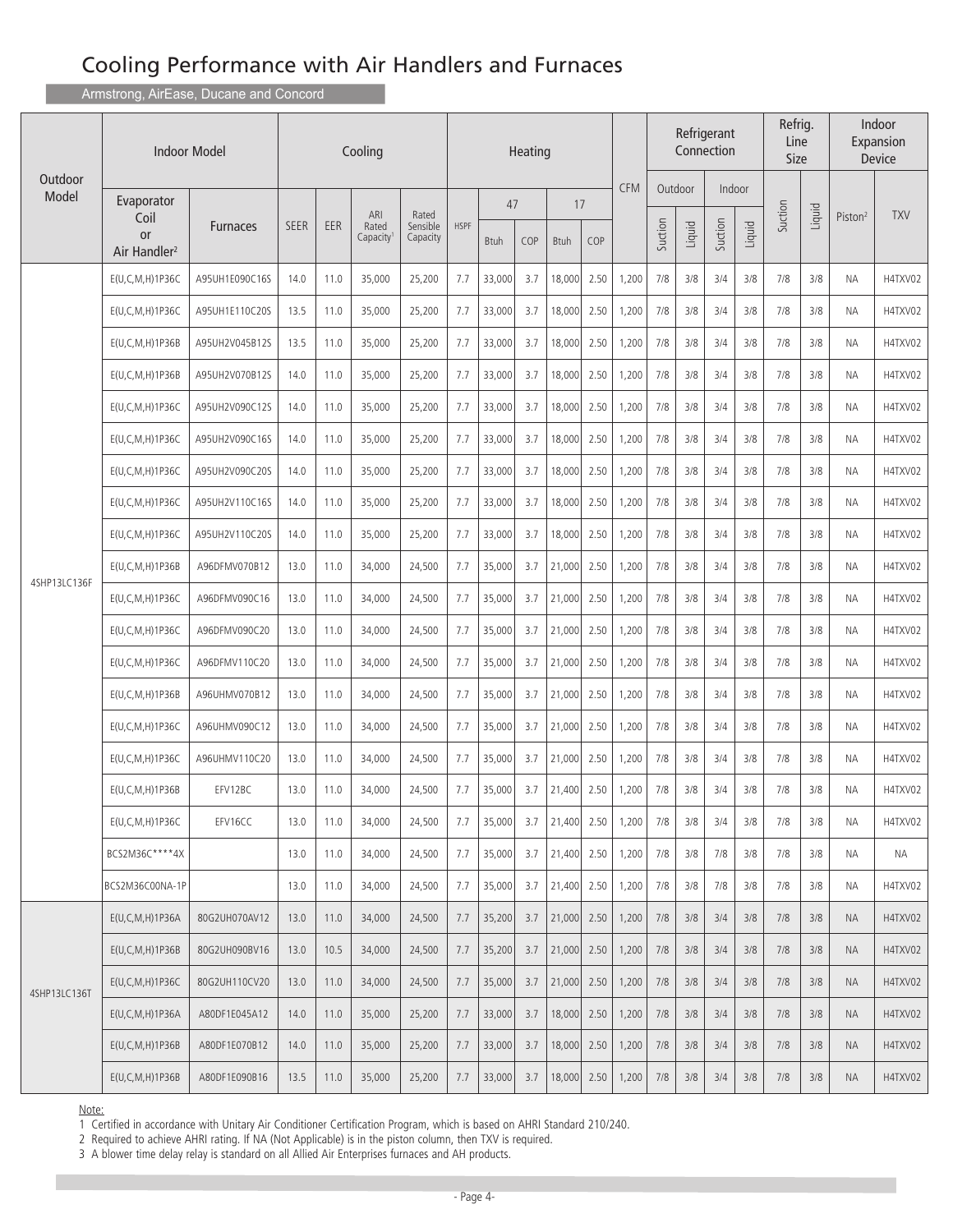Armstrong, AirEase, Ducane and Concord

|                  | Indoor Model                                                | Cooling         |             |        |                                       | Heating                       |             |             |     | Refrig.<br>Refrigerant<br>Line<br>Connection<br>Size |      |            |         |         |         |         | Indoor<br>Expansion<br>Device |        |                     |            |
|------------------|-------------------------------------------------------------|-----------------|-------------|--------|---------------------------------------|-------------------------------|-------------|-------------|-----|------------------------------------------------------|------|------------|---------|---------|---------|---------|-------------------------------|--------|---------------------|------------|
| Outdoor<br>Model | Evaporator                                                  |                 |             |        |                                       |                               |             | 47          |     | 17                                                   |      | <b>CFM</b> |         | Outdoor | Indoor  |         |                               |        |                     |            |
|                  | Coil<br><b>or</b><br>Air Handler <sup>2</sup>               | <b>Furnaces</b> | <b>SEER</b> | EER    | ARI<br>Rated<br>Capacity <sup>1</sup> | Rated<br>Sensible<br>Capacity | <b>HSPF</b> | <b>Btuh</b> | COP | <b>Btuh</b>                                          | COP  |            | Suction | Liquid  | Suction | Liquid  | Suction                       | Liquid | Piston <sup>2</sup> | <b>TXV</b> |
|                  | E(U,C,M,H)1P36C                                             | A80DF1E110C20   | 14.0        | 11.0   | 35,000                                | 25,200                        | 7.7         | 33,000      | 3.7 | 18,000                                               | 2.50 | 1,200      | 7/8     | 3/8     | 3/4     | 3/8     | 7/8                           | 3/8    | ΝA                  | H4TXV02    |
|                  | $E(U, C, M, H)$ 1P36A                                       | A80DF2V070A12   | 13.0        | 11.0   | 34,000                                | 24,500                        | 7.7         | 35,000      | 3.7 | 21,000                                               | 2.50 | 1,200      | 7/8     | 3/8     | 3/4     | 3/8     | 7/8                           | 3/8    | ΝA                  | H4TXV02    |
|                  | E(U,C,M,H)1P36B                                             | A80DF2V090B16   | 13.0        | 11.0   | 34,000                                | 24,500                        | 7.7         | 35,000      | 3.7 | 21,000                                               | 2.50 | 1,200      | 7/8     | 3/8     | 3/4     | 3/8     | 7/8                           | 3/8    | ΝA                  | H4TXV02    |
|                  | E(U, C, M, H) 1P36C                                         | A80DF2V110C20   | 13.0        | 11.0   | 34,000                                | 24,500                        | 7.7         | 35,000      | 3.7 | 21,000                                               | 2.50 | 1,200      | 7/8     | 3/8     | 3/4     | 3/8     | 7/8                           | 3/8    | ΝA                  | H4TXV02    |
|                  | E(U, C, M, H) 1P36B                                         | A80UH1E070B12*  | 14.0        | 11.0   | 35,000                                | 25,200                        | 7.7         | 33,000      | 3.7 | 18,000                                               | 2.50 | 1,200      | 7/8     | 3/8     | 3/4     | 3/8     | 7/8                           | 3/8    | ΝA                  | H4TXV02    |
|                  | E(U,C,M,H)1P36B                                             | A80UH1E090B16*  | 14.0        | 11.0   | 35,000                                | 25,200                        | 7.7         | 33,000      | 3.7 | 18,000                                               | 2.50 | 1,200      | 7/8     | 3/8     | 3/4     | 3/8     | 7/8                           | 3/8    | ΝA                  | H4TXV02    |
|                  | $E(U, C, M, H)$ 1P36C                                       | A80UH1E090C20*  | 14.0        | 11.0   | 35,000                                | 25,200                        | 7.7         | 33,000      | 3.7 | 18,000                                               | 2.50 | 1,200      | 7/8     | 3/8     | 3/4     | 3/8     | 7/8                           | 3/8    | ΝA                  | H4TXV02    |
|                  | E(U,C,M,H)1P36C                                             | A80UH1E110C20*  | 14.0        | 11.0   | 35,000                                | 25,200                        | 7.7         | 33,000      | 3.7 | 18,000                                               | 2.50 | 1,200      | 7/8     | 3/8     | 3/4     | 3/8     | 7/8                           | 3/8    | ΝA                  | H4TXV02    |
|                  | E(U,C,M,H)1P36A                                             | A80UH2V070A12   | 13.0        | 11.0   | 34,000                                | 24,500                        | 7.7         | 35,200      | 3.7 | 21,000                                               | 2.50 | 1,200      | 7/8     | 3/8     | 3/4     | 3/8     | 7/8                           | 3/8    | NA.                 | H4TXV02    |
|                  | E(U,C,M,H)1P36B                                             | A80UH2V090B12   | 13.0        | 11.0   | 34,000                                | 24,500                        | 7.7         | 35,200      | 3.7 | 21,000                                               | 2.50 | 1,200      | 7/8     | 3/8     | 3/4     | 3/8     | 7/8                           | 3/8    | ΝA                  | H4TXV02    |
|                  | E(U,C,M,H)1P36B                                             | A80UH2V090B16   | 13.0        | 10.5   | 34,000                                | 24,500                        | 7.7         | 35,200      | 3.7 | 21,000                                               | 2.50 | 1,200      | 7/8     | 3/8     | 3/4     | 3/8     | 7/8                           | 3/8    | ΝA                  | H4TXV02    |
|                  | $E(U, C, M, H)$ 1P36C                                       | A80UH2V090C20   | 13.0        | 11.0   | 34,000                                | 24,500                        | 7.7         | 35,000      | 3.7 | 21,000                                               | 2.50 | 1,200      | 7/8     | 3/8     | 3/4     | 3/8     | 7/8                           | 3/8    | NA.                 | H4TXV02    |
| 4SHP13LC136T     | E(U, C, M, H) 1P36C                                         | A80UH2V110C20   | 13.0        | 11.0   | 34,000                                | 24,500                        | 7.7         | 35,000      | 3.7 | 21,000                                               | 2.50 | 1,200      | 7/8     | 3/8     | 3/4     | 3/8     | 7/8                           | 3/8    | ΝA                  | H4TXV02    |
|                  | E(U,C,M,H)1P36B                                             | A95DF1E070B16S  | 13.5        | 11.0   | 35,000                                | 25,200                        | 7.7         | 33,000      | 3.7 | 18,000                                               | 2.50 | 1,200      | 7/8     | 3/8     | 3/4     | 3/8     | 7/8                           | 3/8    | ΝA                  | H4TXV02    |
|                  | E(U,C,M,H)1P36C                                             | A95DF1E090C16S  | 14.0        | 11.0   | 35,000                                | 25,200                        | 7.7         | 33,000      | 3.7 | 18,000                                               | 2.50 | 1,200      | 7/8     | 3/8     | 3/4     | 3/8     | 7/8                           | 3/8    | ΝA                  | H4TXV02    |
|                  | E(U,C,M,H)1P36C                                             | A95DF1E110C20S  | 13.5        | 11.0   | 35,000                                | 25,200                        | 7.7         | 33,000      | 3.7 | 18,000                                               | 2.50 | 1,200      | 7/8     | 3/8     | 3/4     | 3/8     | 7/8                           | 3/8    | ΝA                  | H4TXV02    |
|                  | $E(U, C, M, H)$ 1P36B                                       | A95DF2V045B12S  | 13.5        | 11.0   | 35,000                                | 25,200                        | 7.7         | 33,000      | 3.7 | 18,000                                               | 2.50 | 1,200      | 7/8     | 3/8     | 3/4     | 3/8     | 7/8                           | 3/8    | <b>NA</b>           | H4TXV02    |
|                  | E(U,C,M,H)1P36B                                             | A95DF2V070B16S  | 13.5        | 11.0   | 35,000                                | 25,200                        | 7.7         | 33,000      | 3.7 | 18,000                                               | 2.50 | 1,200      | 7/8     | 3/8     | 3/4     | 3/8     | 7/8                           | 3/8    | ΝA                  | H4TXV02    |
|                  | $E(U, C, M, H)$ 1P36C                                       | A95DF2V090C20S  | 14.0        | 11.0   | 35,000                                | 25,200                        | 7.7         | 33,000      | 3.7 | 18,000                                               | 2.50 | 1,200      | 7/8     | 3/8     | 3/4     | 3/8     | 7/8                           | 3/8    | ΝA                  | H4TXV02    |
|                  | E(U, C, M, H) 1P36C                                         | A95DF2V110C20S  | 14.0        | 11.0   | 35,000                                | 25,200                        | 7.7         | 33,000      | 3.7 | 18,000                                               | 2.50 | 1,200      | 7/8     | 3/8     | 3/4     | 3/8     | 7/8                           | 3/8    | ΝA                  | H4TXV02    |
|                  | E(U, C, M, H) 1P36C                                         | A95UH1E090C16S  | 14.0        | 11.0   | 35,000                                | 25,200                        | 7.7         | 33,000      | 3.7 | 18,000                                               | 2.50 | 1,200      | 7/8     | 3/8     | 3/4     | 3/8     | 7/8                           | 3/8    | ΝA                  | H4TXV02    |
|                  | $E(U, C, M, H)$ 1P36C                                       | A95UH1E110C20S  | 13.5        | 11.0   | 35,000                                | 25,200                        | 7.7         | 33,000      | 3.7 | 18,000                                               | 2.50 | 1,200      | 7/8     | 3/8     | 3/4     | 3/8     | 7/8                           | 3/8    | ΝA                  | H4TXV02    |
|                  | E(U,C,M,H)1P36B                                             | A95UH2V045B12S  | 13.5        | 11.0   | 35,000                                | 25,200                        | 7.7         | 33,000      | 3.7 | 18,000                                               | 2.50 | 1,200      | 7/8     | 3/8     | 3/4     | 3/8     | 7/8                           | 3/8    | ΝA                  | H4TXV02    |
|                  | E(U,C,M,H)1P36B<br>A95UH2V070B12S<br>14.0<br>11.0<br>35,000 | 25,200          | 7.7         | 33,000 | 3.7                                   | 18,000                        | 2.50        | 1,200       | 7/8 | 3/8                                                  | 3/4  | 3/8        | 7/8     | 3/8     | ΝA      | H4TXV02 |                               |        |                     |            |
|                  | $E(U, C, M, H)$ 1P36C                                       | A95UH2V090C12S  | 14.0        | 11.0   | 35,000                                | 25,200                        | 7.7         | 33,000      | 3.7 | 18,000                                               | 2.50 | 1,200      | 7/8     | 3/8     | 3/4     | 3/8     | 7/8                           | 3/8    | ΝA                  | H4TXV02    |
|                  | $E(U, C, M, H)$ 1P36C                                       | A95UH2V090C16S  | 14.0        | 11.0   | 35,000                                | 25,200                        | 7.7         | 33,000      | 3.7 | 18,000                                               | 2.50 | 1,200      | 7/8     | 3/8     | 3/4     | 3/8     | 7/8                           | 3/8    | ΝA                  | H4TXV02    |

Note:

1 Certified in accordance with Unitary Air Conditioner Certification Program, which is based on AHRI Standard 210/240.

2 Required to achieve AHRI rating. If NA (Not Applicable) is in the piston column, then TXV is required.

3 A blower time delay relay is standard on all Allied Air Enterprises furnaces and AH products.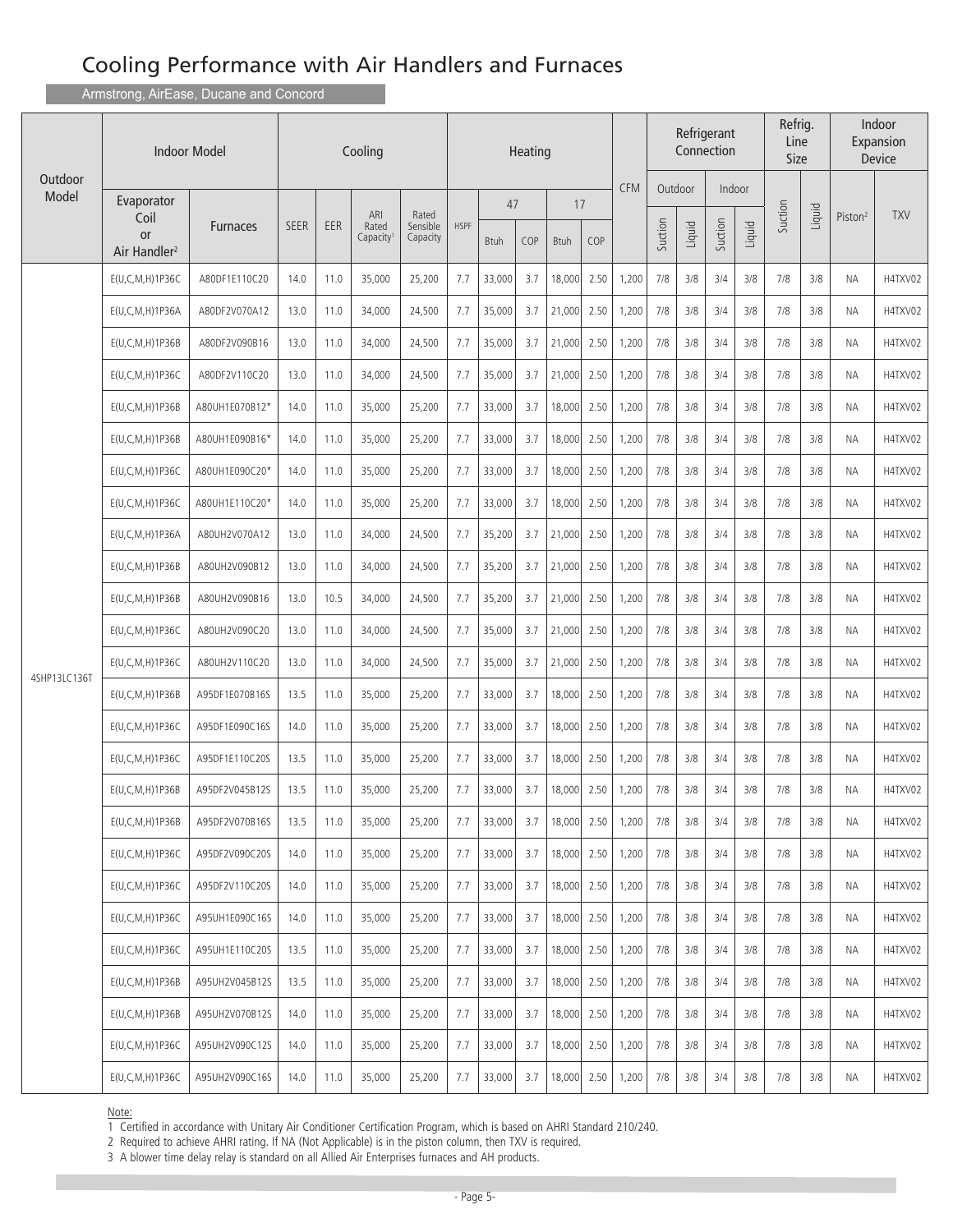Armstrong, AirEase, Ducane and Concord

| <b>Indoor Model</b><br>Outdoor |                                               |                 |             |            | Cooling                  |                               |             |             | Heating |               |      |            | Refrigerant<br>Connection |         |         |        | Refrig.<br>Line<br>Size |        |                     | Indoor<br>Expansion<br>Device |
|--------------------------------|-----------------------------------------------|-----------------|-------------|------------|--------------------------|-------------------------------|-------------|-------------|---------|---------------|------|------------|---------------------------|---------|---------|--------|-------------------------|--------|---------------------|-------------------------------|
| Model                          | Evaporator                                    |                 |             |            |                          |                               |             | 47          |         | 17            |      | <b>CFM</b> |                           | Outdoor | Indoor  |        |                         |        |                     |                               |
|                                | Coil<br><b>or</b><br>Air Handler <sup>2</sup> | <b>Furnaces</b> | <b>SEER</b> | <b>EER</b> | ARI<br>Rated<br>Capacity | Rated<br>Sensible<br>Capacity | <b>HSPF</b> | <b>Btuh</b> | COP     | <b>Btuh</b>   | COP  |            | Suction                   | Liquid  | Suction | Liquid | Suction                 | Liquid | Piston <sup>2</sup> | <b>TXV</b>                    |
|                                | E(U,C,M,H)1P36C                               | A95UH2V090C20S  | 14.0        | 11.0       | 35,000                   | 25,200                        | 7.7         | 33,000      | 3.7     | 18,000        | 2.50 | 1,200      | 7/8                       | 3/8     | 3/4     | 3/8    | 7/8                     | 3/8    | ΝA                  | H4TXV02                       |
|                                | $E(U, C, M, H)$ 1P36C                         | A95UH2V110C16S  | 14.0        | 11.0       | 35,000                   | 25,200                        | 7.7         | 33,000      | 3.7     | 18,000        | 2.50 | 1,200      | 7/8                       | 3/8     | 3/4     | 3/8    | 7/8                     | 3/8    | ΝA                  | H4TXV02                       |
|                                | $E(U, C, M, H)$ 1P36C                         | A95UH2V110C20S  | 14.0        | 11.0       | 35,000                   | 25,200                        | 7.7         | 33,000      | 3.7     | 18,000        | 2.50 | 1,200      | 7/8                       | 3/8     | 3/4     | 3/8    | 7/8                     | 3/8    | ΝA                  | H4TXV02                       |
|                                | E(U, C, M, H) 1P36B                           | A96DFMV070B12   | 13.0        | 11.0       | 34,000                   | 24,500                        | 7.7         | 35,000      | 3.7     | 21,000        | 2.50 | 1,200      | 7/8                       | 3/8     | 3/4     | 3/8    | 7/8                     | 3/8    | ΝA                  | H4TXV02                       |
|                                | E(U,C,M,H)1P36C                               | A96DFMV090C16   | 13.0        | 11.0       | 34,000                   | 24,500                        | 7.7         | 35,000      | 3.7     | 21,000        | 2.50 | 1,200      | 7/8                       | 3/8     | 3/4     | 3/8    | 7/8                     | 3/8    | ΝA                  | H4TXV02                       |
|                                | $E(U, C, M, H)$ 1P36C                         | A96DFMV090C20   | 13.0        | 11.0       | 34,000                   | 24,500                        | 7.7         | 35,000      | 3.7     | 21,000        | 2.50 | 1,200      | 7/8                       | 3/8     | 3/4     | 3/8    | 7/8                     | 3/8    | ΝA                  | H4TXV02                       |
| 4SHP13LC136T                   | E(U,C,M,H)1P36C                               | A96DFMV110C20   | 13.0        | 11.0       | 34,000                   | 24,500                        | 7.7         | 35,000      | 3.7     | 21,000        | 2.50 | 1,200      | 7/8                       | 3/8     | 3/4     | 3/8    | 7/8                     | 3/8    | ΝA                  | H4TXV02                       |
|                                | E(U,C,M,H)1P36B                               | A96UHMV070B12   | 13.0        | 11.0       | 34,000                   | 24,500                        | 7.7         | 35,000      | 3.7     | 21,000        | 2.50 | 1,200      | 7/8                       | 3/8     | 3/4     | 3/8    | 7/8                     | 3/8    | ΝA                  | H4TXV02                       |
|                                | $E(U, C, M, H)$ 1P36C                         | A96UHMV090C12   | 13.0        | 11.0       | 34,000                   | 24,500                        | 7.7         | 35,000      | 3.7     | 21,000        | 2.50 | 1,200      | 7/8                       | 3/8     | 3/4     | 3/8    | 7/8                     | 3/8    | ΝA                  | H4TXV02                       |
|                                | E(U,C,M,H)1P36C                               | A96UHMV110C20   | 13.0        | 11.0       | 34,000                   | 24,500                        | 7.7         | 35,000      | 3.7     | 21,000        | 2.50 | 1,200      | 7/8                       | 3/8     | 3/4     | 3/8    | 7/8                     | 3/8    | ΝA                  | H4TXV02                       |
|                                | E(U,C,M,H)1P36B                               | EFV12BC         | 13.0        | 11.0       | 34,000                   | 24,500                        | 7.7         | 35,000      | 3.7     | 21,400        | 2.50 | 1,200      | 7/8                       | 3/8     | 3/4     | 3/8    | 7/8                     | 3/8    | ΝA                  | H4TXV02                       |
|                                | E(U,C,M,H)1P36C                               | EFV16CC         | 13.0        | 11.0       | 34,000                   | 24,500                        | 7.7         | 35,000      | 3.7     | 21,400        | 2.50 | 1,200      | 7/8                       | 3/8     | 3/4     | 3/8    | 7/8                     | 3/8    | ΝA                  | H4TXV02                       |
|                                | BCS2M36C****4X                                |                 | 13.0        | 11.0       | 34,000                   | 24,500                        | 7.7         | 35,000      | 3.7     | 21,400        | 2.50 | 1,200      | 7/8                       | 3/8     | 7/8     | 3/8    | 7/8                     | 3/8    | <b>NA</b>           | <b>NA</b>                     |
|                                | BCS2M36C00NA-1P                               |                 | 13.0        | 11.0       | 34,000                   | 24,500                        | 7.7         | 35,000      | 3.7     | 21,400        | 2.50 | 1,200      | 7/8                       | 3/8     | 7/8     | 3/8    | 7/8                     | 3/8    | ΝA                  | H4TXV02                       |
|                                | E(U, C)1P60D                                  | A80UH2V135D20   | 13.0        | 11.0       | 47,500                   | 34,200                        | 7.7         | 44,000      | 3.4     | 27,600        | 2.40 | 1,600      | 7/8                       | 3/8     | 7/8     | 3/8    | 7/8                     | 3/8    | ΝA                  | H4TXV03                       |
| 4SHP13LC148F                   | E(U,C)1P60D                                   | A96UHMV135D20   | 13.0        | 11.0       | 47,500                   | 34,200                        | 7.7         | 44,000      | 3.4     | 27,600        | 2.40 | 1,600      | 7/8                       | 3/8     | 7/8     | 3/8    | 7/8                     | 3/8    | ΝA                  | H4TXV03                       |
|                                | E(U,C)1P60D                                   | EFV20DC         | 13.0        | 11.0       | 47,500                   | 34,200                        | 7.7         | 43,500      | 3.5     | 27,600        | 2.40 | 1,600      | 7/8                       | 3/8     | 7/8     | 3/8    | 7/8                     | 3/8    | <b>NA</b>           | H4TXV03                       |
|                                | ACBX32CM-148                                  |                 | 13.0        | 11.0       | 47,500                   | 34,200                        | 7.7         | 44,500      | 3.5     | 27,600        | 2.40 | 1,600      | 7/8                       | 3/8     | 7/8     | 3/8    | 7/8                     | 3/8    | ΝA                  | NA                            |
|                                | E(U, C) 1 P60D                                | A80UH2V135D20   | 13.0        | 11.0       | 47,500                   | 34,200                        | 7.7         | 44,000      | 3.4     | 27,600        | 2.40 | 1,600      | 7/8                       | 3/8     | 7/8     | 3/8    | 7/8                     | 3/8    | NА                  | H4TXV03                       |
| 4SHP13LC148T                   | E(U, C) 1 P60D                                | A96UHMV135D20   | 13.0        | 11.0       | 47,500                   | 34,200                        | 7.7         | 44,000      | 3.4     | 27,600        | 2.40 | 1,600      | 7/8                       | 3/8     | 7/8     | 3/8    | 7/8                     | 3/8    | ΝA                  | H4TXV03                       |
|                                | E(U, C) 1 P60D                                | EFV20DC         | 13.0        | 11.0       | 47,500                   | 34,200                        | 7.7         | 43,500      | 3.5     | 27,600        | 2.40 | 1,600      | 7/8                       | 3/8     | 7/8     | 3/8    | 7/8                     | 3/8    | NА                  | H4TXV03                       |
|                                | ACBX32CM-148                                  |                 | 13.0        | 11.0       | 47,500                   | 34,200                        | 7.7         | 44,500      | 3.5     | 27,600        | 2.40 | 1,600      | 7/8                       | 3/8     | 7/8     | 3/8    | 7/8                     | 3/8    | NA.                 | NА                            |
|                                | BCS2M60C****4X                                |                 | 13.0        | 10.8       | 57,000                   | 40,500                        | 7.7         | 56,000      | 3.3     | $36,000$ 2.50 |      | 1,800      | 7/8                       | 3/8     | 7/8     | 3/8    | 11/8                    | 3/8    | NA.                 | <b>NA</b>                     |
| 4SHP13LC160F                   | BCS2M60C00NA-1P                               |                 | 13.0        | 10.8       | 57,000                   | 40,500                        | 7.7         | 56,000      | 3.3     | 36,000        | 2.50 | 1,800      | 7/8                       | 3/8     | 7/8     | 3/8    | 11/8                    | 3/8    | <b>NA</b>           | H4TXV03                       |
|                                | BCS2M60C****4X                                |                 | 13.0        | 10.8       | 57,000                   | 40,500                        | 7.7         | 56,000      | 3.3     | 36,000        | 2.50 | 1,800      | 7/8                       | 3/8     | 7/8     | 3/8    | 11/8                    | 3/8    | NА                  | NA                            |
| 4SHP13LC160F                   | BCS2M60C00NA-1P                               |                 | 13.0        | 10.8       | 57,000                   | 40,500                        | 7.7         | 56,000      | 3.3     | 36,000        | 2.50 | 1,800      | 7/8                       | 3/8     | 7/8     | 3/8    | 11/8                    | 3/8    | NА                  | H4TXV03                       |

Note:

1 Certified in accordance with Unitary Air Conditioner Certification Program, which is based on AHRI Standard 210/240.

2 Required to achieve AHRI rating. If NA (Not Applicable) is in the piston column, then TXV is required.

3 A blower time delay relay is standard on all Allied Air Enterprises furnaces and AH products.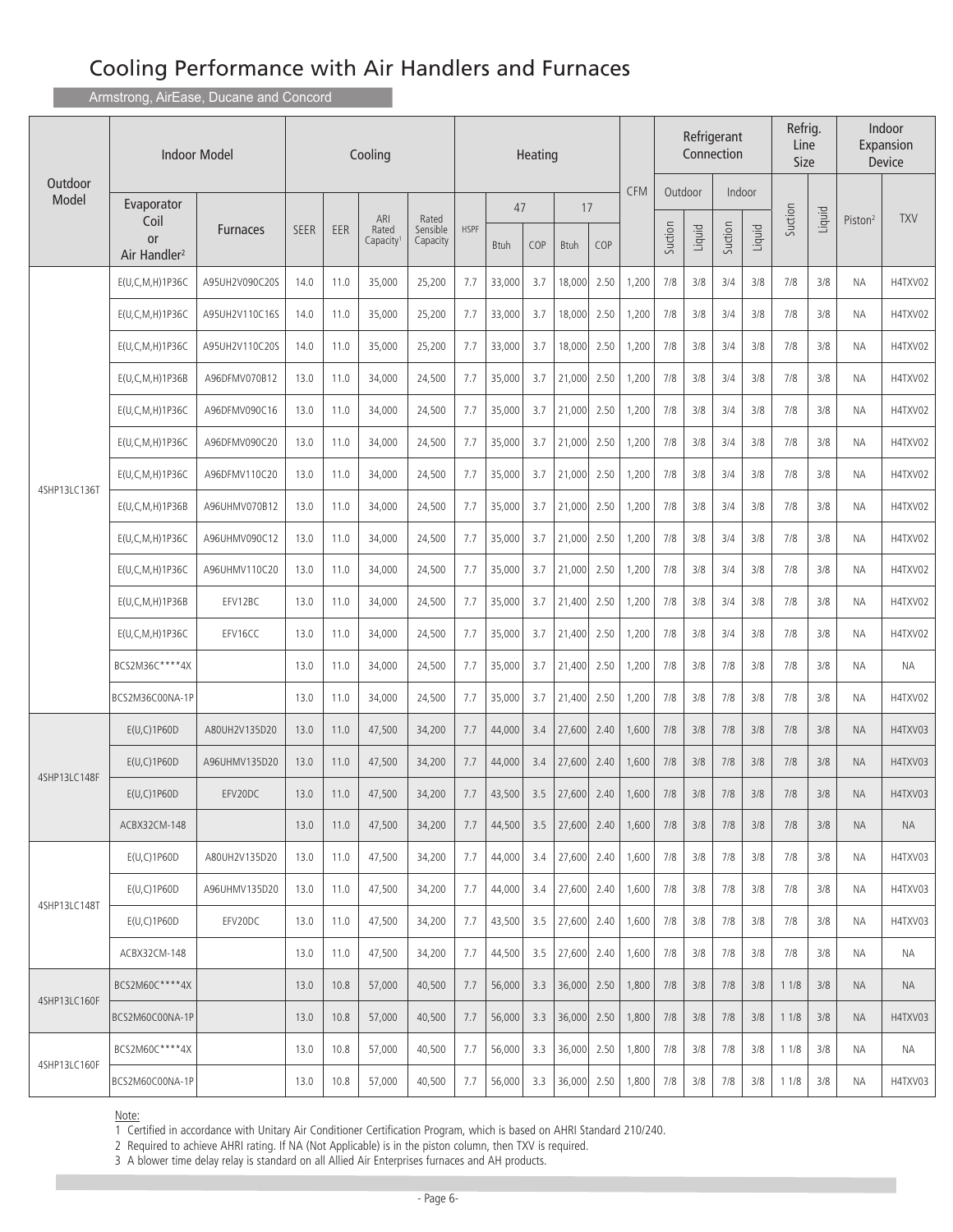## Cooling Performance Extended Ratings

|             |                                                | Indoor                |                 |     |            |             |     |    | Outdoor Temp - DB°F                                                                                         |    |    |             |     |    |                              |     |                      |
|-------------|------------------------------------------------|-----------------------|-----------------|-----|------------|-------------|-----|----|-------------------------------------------------------------------------------------------------------------|----|----|-------------|-----|----|------------------------------|-----|----------------------|
| Outdoor     | Indoor                                         | <b>Temp</b>           |                 | 65  |            |             | 82  |    |                                                                                                             | 95 |    |             | 105 |    |                              | 115 |                      |
| Model       | Model                                          | DB/WB<br>$^{\circ}$ F | <b>Btuh</b>     | S/T | kW         | <b>Btuh</b> | S/T | kW | <b>Btuh</b>                                                                                                 | ST | kW | <b>Btuh</b> | S/T | kW | <b>Btuh</b>                  | S/T | kW                   |
|             | ACBX32CM-136                                   | 85/72                 |                 |     |            |             |     |    | 38,200   .67   2.30   37,000   .68   2.68   35,200   .71   3.14   34,000   .73   3.41   32,000   .74   3.87 |    |    |             |     |    |                              |     |                      |
| 4SHP13LC136 | EFV12BC/E(U,C,M)1P36B<br>EFV16CC/E(U,C,M)1P36C | 80/67                 | 37,200 .70 2.27 |     |            |             |     |    | 36,000 .71   2.65   34,200   .74   3.11   33,000   .76   3.38   31,000   .77                                |    |    |             |     |    |                              |     | 3.84                 |
|             |                                                | 75/63                 |                 |     |            |             |     |    | 38   30,000   38   30,000   37   308   32,000   37   308   32,000   32   34   32,000   38   38   38         |    |    |             |     |    |                              |     |                      |
|             |                                                | 85/72                 |                 |     |            |             |     |    | 55,400   .67   3.17   52,000   .69   3.79   50,000   .72   4.39   48,000   .73                              |    |    |             |     |    | 4.53 45,800 .75              |     | 4.85                 |
| 4SHP13LC148 | ACBX32CM-148<br>EFV20DC/E(U,C,M)1P60D          | 80/67                 |                 |     |            |             |     |    | 53,400   .70   3.14   50,000   .72   3.76   48,000   .75   4.36   46,000   .76   4.50   43,800   .78   4.82 |    |    |             |     |    |                              |     |                      |
|             |                                                | 75/63                 |                 |     |            |             |     |    | 51,400   73   3.11   48,000   75   3.73   46,000   78   4.33   44,000   79                                  |    |    |             |     |    | $4.47$  41,800   .81         |     | 4.79                 |
|             | ACBX32M-160<br>E(U, C, H) 1P60D                | 85/72                 | 62,000          |     |            |             |     |    | .62   76.26   55,000   75.58   74.   75,000   75.31   75,000   75.58   76.26   68.26   68.                  |    |    |             |     |    |                              |     |                      |
| 4SHP13LC160 | E(U, C, H) 1P62C, D                            | 80/67                 |                 |     |            |             |     |    | 60,000 .71 3.64 59,000 .73 4.34 57,000 .76 5.28 55,000 .77                                                  |    |    |             |     |    | $5.55$ $53,000$ $.79$ $6.23$ |     |                      |
|             | EFV20DC/E(U,C,M)1P60D<br>EFV20DC/E(U,C,M)1P62D |                       | 58,000          |     | $.74$ 3.61 |             |     |    | 57,000 .76   4.31   55,000 .79   5.25   53,000 .80                                                          |    |    |             |     |    | $5.52$   51,000              |     | $.82 \mid 6.20 \mid$ |

NOTE: M coils are in both painted and embossed metal cabinets - check the coil specification for specifics.

NOTE: H coils are available in embossed metal only.

## Heating Performance Extended Ratings

|             |                                                                                          |             |     |    |                                                                                      |       |    | Outdoor Temp - DB/WB°F |       |    |            |       |    |             |       |    |
|-------------|------------------------------------------------------------------------------------------|-------------|-----|----|--------------------------------------------------------------------------------------|-------|----|------------------------|-------|----|------------|-------|----|-------------|-------|----|
| Outdoor     | Indoor                                                                                   |             | 0/0 |    |                                                                                      | 17/15 |    |                        | 35/33 |    |            | 47/43 |    |             | 62/56 |    |
| Model       | Model                                                                                    | <b>Btuh</b> | COP | kW | Btuh COP                                                                             |       | kW | Btuh   COP             |       | kW | Btuh   COP |       | kW | <b>Btuh</b> | COP   | kW |
| 4SHP13LC136 | ACBX32CM-136<br>EFV12BC/E(U,C,M)1P36B<br>EFV16CC/E(U,C,M)1P36C                           |             |     |    | 13,400 1.80 2.33 21,400 2.50 2.51 29,900 3.20 2.74 35,600 3.70 2.82 42,700 4.30 2.91 |       |    |                        |       |    |            |       |    |             |       |    |
| 4SHP13LC148 | ACBX32CM-148<br>EFV20DC/E(U,C)1P60D                                                      |             |     |    | 18,000 1.70 3.23 27,600 2.40 3.37 37,700 3.10 3.56 44,500 3.60 3.62 53,000 4.20 3.70 |       |    |                        |       |    |            |       |    |             |       |    |
| 4SHP13LC160 | ACBX32CM-160<br>$E(U, C, H)$ 1P60C00NA-1P<br>EFV20DC/E(U,C)1P60D<br>EFV20DC/E(U,CH)1P62D |             |     |    | 24,700 2.00 3.88 36,000 2.50 4.22 48,000 3.00 4.69 56,000 3.40 4.80 66,000 3.90 4.90 |       |    |                        |       |    |            |       |    |             |       |    |